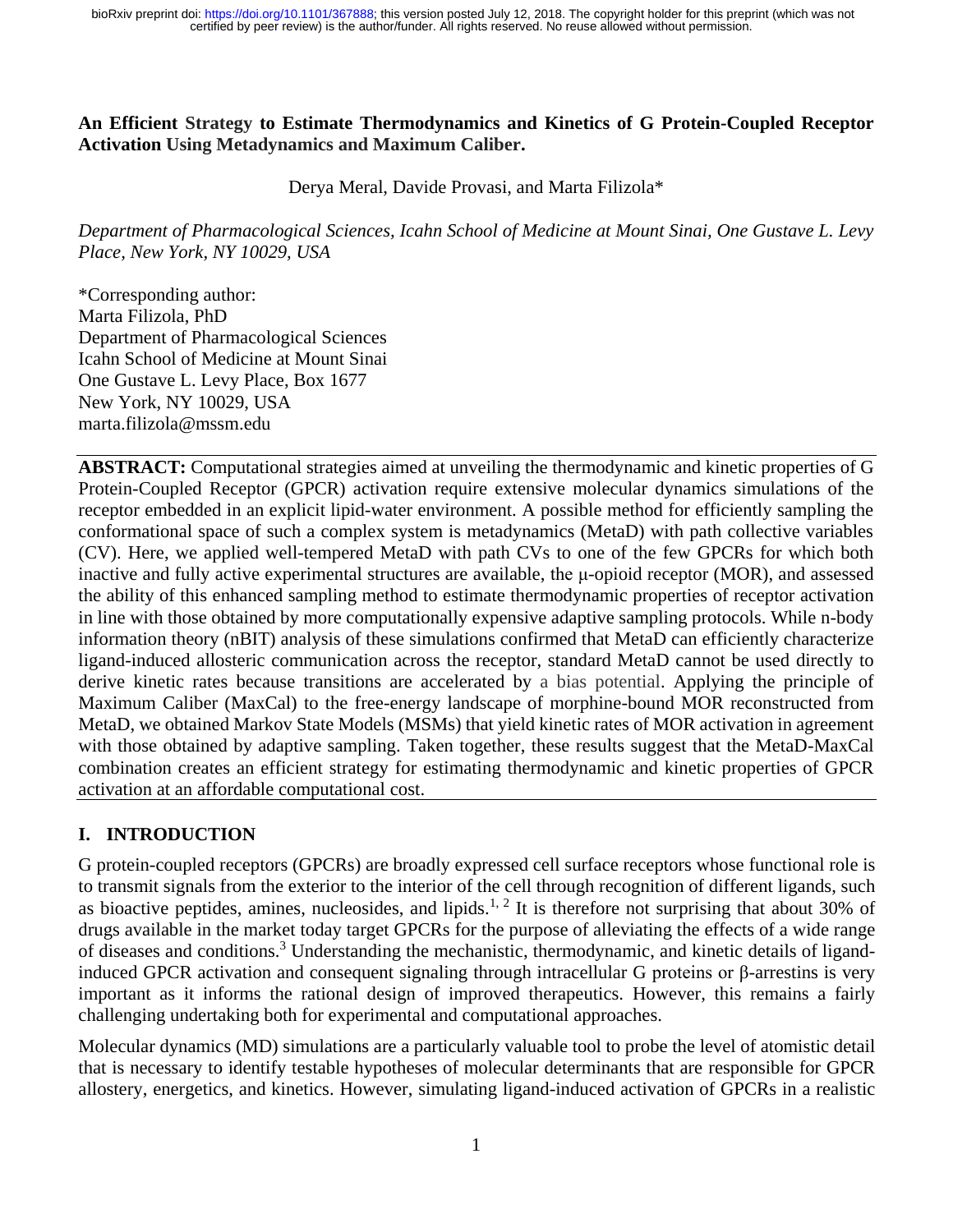lipid-water environment is computationally expensive and one cannot rely on standard MD alone to obtain converged free-energy landscapes, as the largest conformational changes accompanying receptor activation occur at the timescale of hundreds of microseconds to milliseconds. 4

Enhanced sampling algorithms can help speed up these timescales as we demonstrated a few years ago by applying well-tempered metadynamics<sup>5</sup> (MetaD) with path collective variables  $(CVs)^6$  to study the ligandinduced modulation of the free-energy landscape of two prototypic GPCRs, specifically rhodopsin<sup>7</sup> and  $\beta$ 2adrenergic<sup>8</sup> receptors embedded in an explicit 1-palmitoyl-2-oleoyl-sn-glycero-3-phosphocholine (POPC)/10% cholesterol bilayer. More recently, using a high-throughput molecular dynamics (HTMD) adaptive sampling protocol<sup>9, 10</sup> run on large distributed computational resources, we demonstrated<sup>11</sup> that without introducing bias potentials a total simulation time of  $\sim$ 240 µs was still necessary to achieve convergence of the free-energy landscape of a morphine-bound μ-opioid receptor (MOR) system embedded in an explicit POPC/10% cholesterol bilayer, and to build reliable Markov State Models (MSMs) of the system's activation dynamics. This approach successfully revealed the presence of two distinct metastable regions of the conformational space in addition to metastable regions comprising crystal-like inactive and active conformations of MOR. Furthermore, it unveiled ligand-specific kinetic rates between these regions and, combined with information theory,<sup>12</sup> it elucidated molecular details of the allosteric transmission of the signal across the receptor. However, the conformational sampling portion of this approach is still computationally very expensive and often requires exclusive computational resources.

Here, we propose a computational strategy that combines well-tempered MetaD using path  $CVs<sup>6</sup>$  with Maximum Caliber (MaxCal) and n-body information theory<sup>13</sup> (nBIT) to efficiently study ligand-induced activation of GPCRs at the atomistic scale. Using MetaD-derived free energies as an input for Maximum Caliber (MaxCal)<sup>14-16</sup>, we built MSMs and estimated kinetic rates of morphine-induced MOR activation. Moreover, the n-body information theory method nBIT was used to elucidate molecular details of MOR allosteric modulation leading to signal transmission. The efficiency and accuracy of the proposed approach was evaluated by comparing these results with those obtained with a more expensive HTMD adaptive sampling protocol run on distributed computational resources.<sup>11</sup>

# **II. COMPUTATIONAL DETAILS**

**A. Setup of ligand-free active and inactive MOR systems.** Inactive and active three-dimensional models of the MOR were built based on corresponding available experimental structures at the start of this work (PDB  $4DKL^{17}$  and  $5C1M^{18}$ , respectively). For the active system, the nanobody was removed, the N-terminal region was truncated at residue S641.40, and the missing residues of helix 8 (H8) were modeled using as a template the atomic coordinates of H8 in the inactive crystal structure. The receptor termini were capped with an N-terminal acetyl and a C-terminal N-methyl amide using Maestro. An  $80\times80\text{ Å}^2$  POPC/10% cholesterol bilayer with TIP3P water was generated using the CHARMM-GUI webserver<sup>19</sup> and equilibrated according to its standard protocol, comprising a 20 ns unrestrained MD simulation of the membrane. The *inflategro* script, <sup>20</sup> edited to use a deflation ratio of 0.97 instead of the default 0.95, was used to embed the final MOR structures in the membrane mimetic environment. After system neutralization with NaCl at a concentration of  $\sim$ 150 mM, the entire simulation system of approximately 54,000 atoms with dimensions of 75×75×100  $\AA^3$  was minimized and equilibrated for 50 ns using the CHARMM36 force field<sup>21, 22</sup> for protein, lipids and ions. All simulations reported in this work were carried out using the GROMACS 5.1.4<sup>23</sup> package.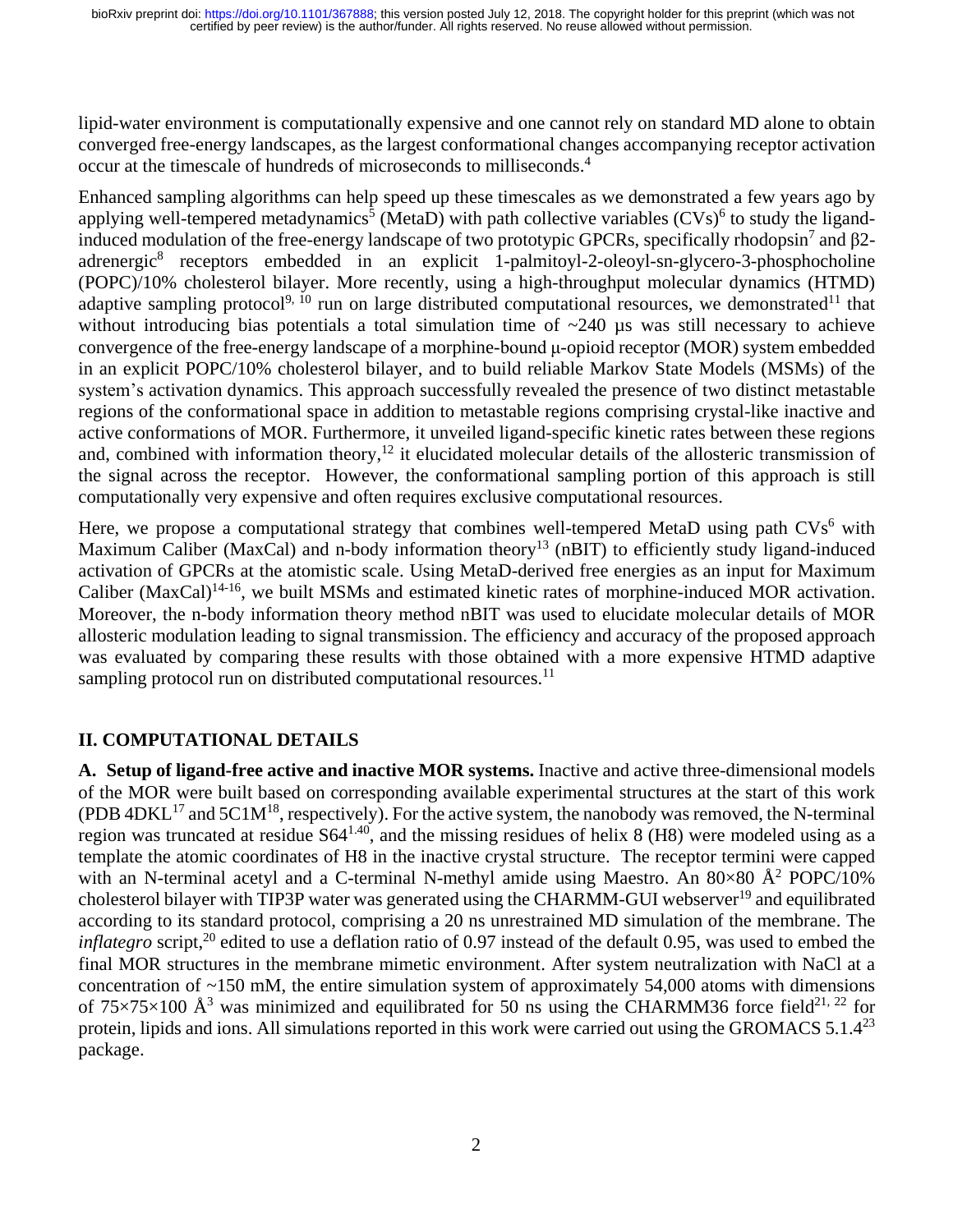**B. Setup of morphine-bound active MOR system.** Force-field parameters for morphine were obtained from the CHARMM General Force Field (CGenFF) ParamChem webserver<sup>24</sup> and subsequently optimized and verified following established protocols<sup>24</sup>. The initial binding pose of morphine was obtained by aligning the ligand's alkaloid scaffold with the equivalent one in the morphinan agonist BU72 as seen in the 5C1M crystal structure.<sup>25</sup> The system was subjected to minimization followed by a 1 ns run in the NVT ensemble with restraints on lipids, receptor, and ligands. Restraints were gradually relaxed over 20 ns and a final 40 ns equilibration run was carried out without restraints.

All production runs were carried out in the NPT ensemble at 300 K and 1 bar with periodic boundary conditions. The Parinello-Rahman<sup>26</sup> and velocity rescaling<sup>27</sup> algorithms were used for pressure and temperature coupling, respectively. A time step of 4.0 fs coupled with hydrogen mass repartitioning was used alongside the standard leapfrog algorithm,<sup>28</sup> and the LINCS algorithm.<sup>29</sup> Electrostatic interactions were handled via the Particle-Mesh Ewald method<sup>30</sup> and a Verlet scheme<sup>31</sup> with a cutoff of 1.2 nm, while the van der Waals modifier force switch $32, 33$  was set to 1.0 nm.

**C. Adiabatic biased MD simulations.** To obtain an initial representation of the transition between the inactive and active crystal structures of MOR, we carried out adiabatic biased MD (ABMD) simulations<sup>34</sup> on the ligand-free receptor using Plumed 2.1.<sup>35</sup> Specifically, 10 simulations were carried out starting from the equilibrated active MOR crystal structure guided towards the receptor inactive conformation, and 10 simulations were run in the opposite direction. In ABMD simulations, the system is biased with an elastic potential towards a final value of a chosen CV. The bias, however, acts on the system only when the distance of the current value of the CV to its final value is larger than its previous minimum distance, allowing the system to evolve undisturbed otherwise. The difference between the contact map calculated during the simulation (with a stride of 10 simulation steps) and the contact map of the final structure (i.e., that of the inactive or active MOR structures, depending on the direction of the simulation), defined by a subset of contacts relevant to the activation process, was used as a CV. Specifically, a switching function in the form of

$$
s(r) = \frac{1 - \left(\frac{r}{r_0}\right)^6}{1 - \left(\frac{r}{r_0}\right)^{10}}\tag{1}
$$

was used to describe contacts between polar atoms or the side chains of residues within the MOR transmembrane region. In this equation,  $r$  is the distance between two polar atoms or between the center of mass of apolar side chains, and  $r_0$  was set to 6.5 Å or 4.5 Å for side chain contacts or polar contacts, respectively. Contacts for which  $|\dot{s}(r_{\text{act}}) - s(r_{\text{inact}})| > 0.65$ , i.e. whose distance in the active and inactive structures are significantly different, were included in the contact map definition  $R_{ij} = s(r_{ij})$ , and the matrix norm  $||R^{Ref} - R||$ , where  $R^{Ref}$  is either the contact map for the active or for the inactive receptor structure, was used to drive the ABMD simulations. The simulations were performed in a stepwise fashion with the force constant switched from 0.1 to 15 over the span of 35 ns to ensure a smooth transition between receptor conformations.

**D. Path definition for MetaD simulations.** In order to define a path based on information from contact maps, a pairwise distance matrix  $||R_k - R_{k'}||$  was built for the complete set of frames from the ABMD trajectories by running an in-house python script on contact maps calculated with the Plumed  $2.1^{35}$  plugin. In order to select frames optimally describing the low free-energy de-/activation pathway, we performed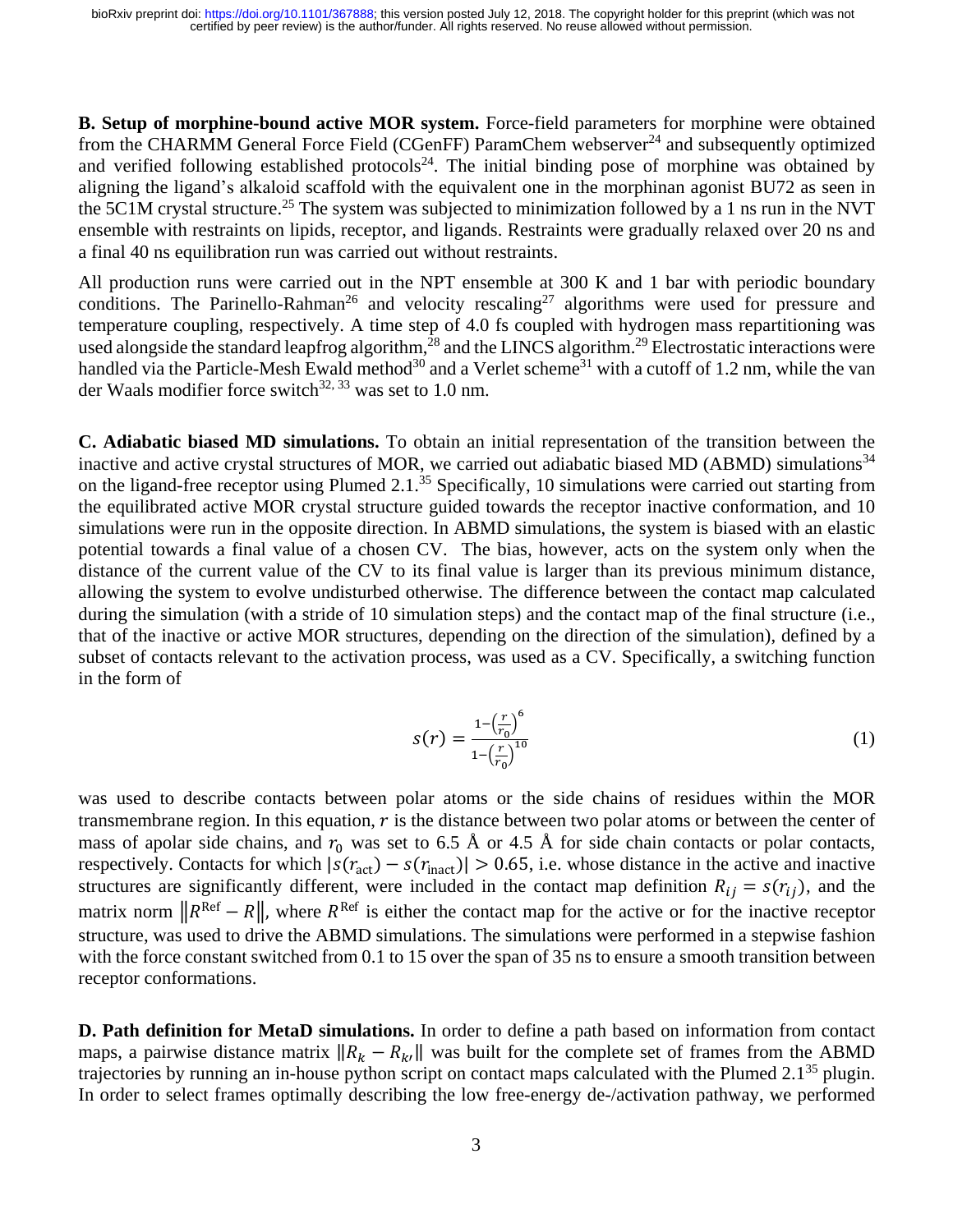simulated annealing over paths  ${j_m}$  of constant length  $N = 10$  starting from a random initial selection of 8 points between the two furthest points in the set,  $j_0$  and  $j_N$ , respectively, and minimizing the function

$$
W = \frac{k}{2} \left( \sum_{i} \left| d_i - \frac{1}{N-1} \sum_{i} d_i \right|^2 \right) \left( \frac{\sum_{i} d_i}{\sum_{j} \rho_j} \right)
$$
 (2)

where *i*, *i'* enumerate edges along the path,  $d_i = ||R(j_i) - R(j_{i+1})||$  is the length of the *i*-th edge,  $\rho_i$ represents the density of neighboring points around the beginning point  $j$ , and  $k$  is the effective temperature for the annealing procedure, which was slowly decreased over the span of the annealing iterations. Minimization of this function, which was performed using an in-house python script, allows us to (a) find the most densely populated regions along the activation path, (b) ensure that each edge is of similar length, and (c) verify that the overall length of the path is the shortest possible while fulfilling the two prior conditions. The value of  $W$  converged to yield paths with edge length variances below 0.05, ensuring that the chosen frames could be used to define smooth path collective variables that describe the position  $S(R)$ of the system along the pathway, and the distance  $Z(R)$  from this path. These were defined, respectively, as:

$$
S(R) = \frac{\sum_{k} k \exp(-\lambda ||R - R_k||)}{\sum_{k} \exp(-\lambda ||R - R_k||)}
$$
(3a)

$$
Z(R) = -\lambda^{-1} \log \sum_{k} \exp(-\lambda \|R - R_{k}\|)
$$
 (3b)

where  $R_k$  refers to the values of the contact maps for each point in the selected path, and  $\lambda$ , a parameter to aid the creation of a smooth description of the path, is set to  $\sim 2.0$ .

**E. MetaD Simulations.** We used well-tempered MetaD with the path collective variables S and Z, as implemented in Plumed  $2.1^{35}$ , to enhance the exploration of the CV space by adding a history-dependent bias potential at regular intervals to discourage the system from visiting previously explored regions of the conformational space. Specifically, the bias potential acting on a conformation with contact map  $R$  is

$$
V(R,t) = \sum_{t' \le t} w_{t'} \prod_{i=1}^{k} \exp\left(-\frac{|s_i(R_t) - s_i(R_{t'})|^2}{2\sigma_i^2}\right)
$$
(4)

where t' is a multiple of the deposition time  $\tau$ ,  $s_i$  are the CVs over which the bias is being deployed (S and Z of the path CVs in our case), and the  $\sigma_i$  are the standard deviations of the Gaussian bias. In well-tempered MetaD the height of the Gaussian bias,  $w_t$ , is adjusted according to

$$
w_{t'} = w \exp\left(-\frac{V(R, t')}{k_B \Delta T}\right) \tag{5}
$$

where  $\Delta T$  is a parameter in the units of temperature,  $k_B$  is the Boltzmann constant, and w is the initial height of the Gaussian bias potential. This adjustment allows the total bias potential to smoothly converge in time so that the free energy of the system can be calculated as the limit:

$$
F(R) = -\frac{T + \Delta T}{\Delta T} \lim_{t \to \infty} V(R, t)
$$
\n<sup>(6)</sup>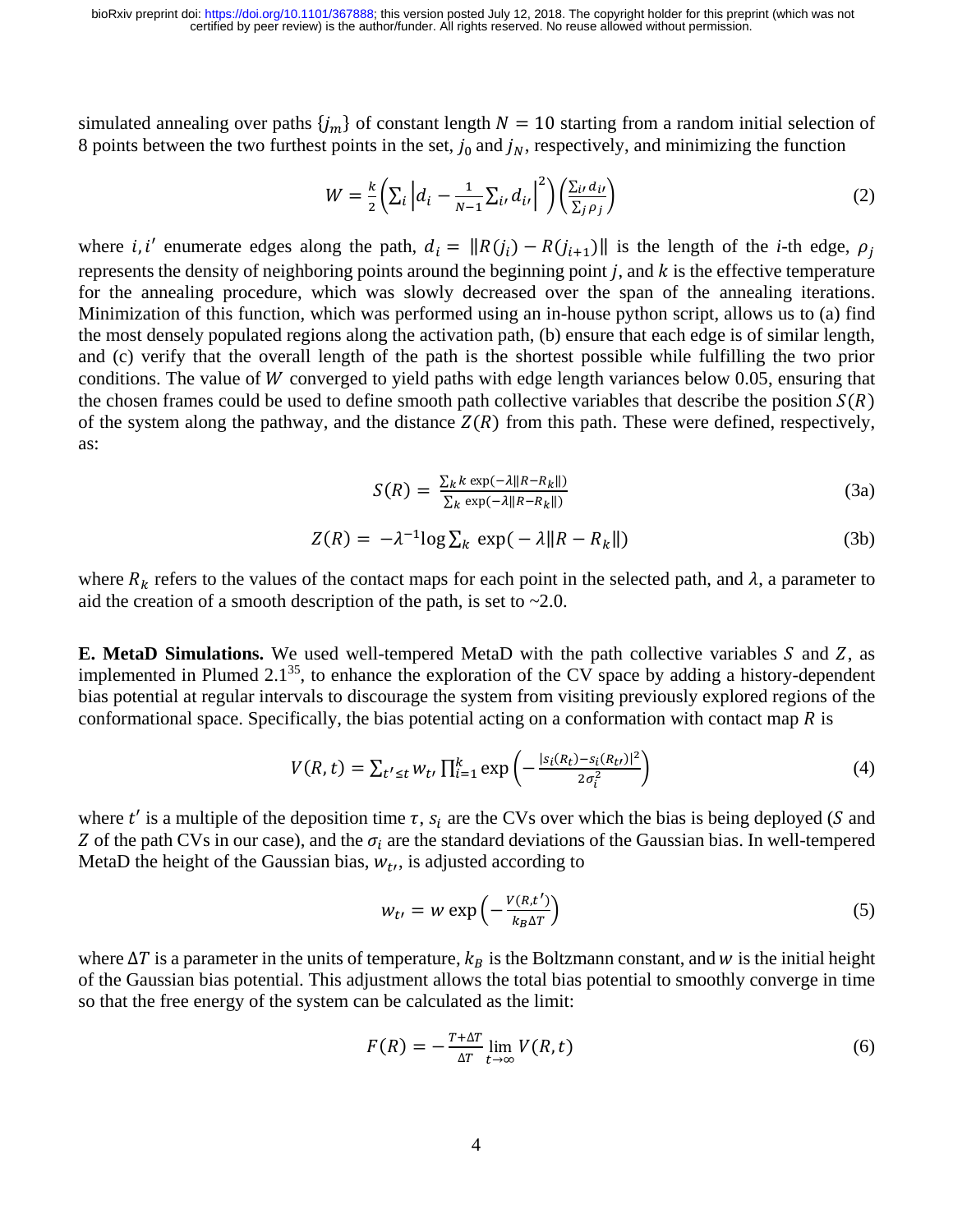where T is the temperature of the simulation. The temperature ratio  $\Delta T/(T + \Delta T)$  in equation 6 is referred to as the "bias factor" and ensures that the relevant free-energy barriers can be overcome within the timescale of metadynamics simulations. Here, we run two sets of simulations of the morphine-bound MOR system, where the bias factor was set to 12, the deposition rate to  $\tau = 5$  ps, and either  $(\sigma_s = 0.3, \sigma_z = 1.5)$ 0.15) or  $(\sigma_s = 0.1, \sigma_z = 0.05)$  were used. Both simulations were run for 1.5 μs. Convergence was checked by ensuring that the standard deviation of the free-energy differences converged to below 20 kJ/mol within the last 150 ns for both simulations. We present the combined free energies and the standard deviations of the free-energy differences in Supplementary Fig. 1(a) and 1(b), respectively, where the two simulations, totaling 3 µs, were combined using weights of  $1:\sqrt{3}$ .

**F. Free-Energy Calculations.** To derive distributions of order parameters other than the path collective variables, it is necessary to remove the effect of the bias on the trajectories of sampled conformations. This can be achieved using the reweighting method introduced by Tiwary et al.<sup>36</sup> and implemented via in-house python scripts, which allows to reconstruct a time-independent free-energy landscape for any function of the coordinates of the system. Specifically, this method was used to recast the free-energy landscape as a function of two parameters that are relevant to the activation process, namely the distance between the  $C_{\alpha}$ atoms of the residues R165<sup>3.50</sup> and T279<sup>6.34</sup>, and the root mean square deviation (RMSD) of  $C_{\alpha}$  atoms of the  $NPxxYA$  motif (residues N332<sup>7.49</sup> to A337<sup>7.54</sup>) to the inactive crystal structure of MOR. We also used this method to reweigh the distributions of the variables used in the n-body information theory and MaxCal analyses presented in the next sections.

**G. Information Theory Analysis.** We applied the n-body information theory nBIT<sup>13</sup> method to reweighted metadynamics trajectories using in-house python scripts to study the contribution of each receptor residue to the transmission of information between the ligand binding pocket and the intracellular region of the receptor. To this end, we limited our analysis to three classes of variables: (a) the first two principal components of the positions of the heavy atoms of the sidechains inside the ligand binding pocket  $(PC_1, PC_2)$ , (b) the two CVs used to represent the activation process, namely the TM3-TM6 distance between the  $C_{\alpha}$  atoms of residues R165<sup>3.50</sup> and T279<sup>6.34</sup> and the RMSD of the NPxxYA motif (NPxxYA) RMSD) from the MOR inactive crystal, and (c) the Cartesian coordinates  $(x, y, z)$  of the C<sub>α</sub> atoms of each receptor transmembrane residue.

To calculate the co-information value, we built 5-dimensional free-energy landscapes for the aforementioned parameters using the reweighting scheme<sup>36</sup> described in section F. Using these free energies, we calculated the (Shannon) entropy of a set of degrees of freedom X as:

$$
H(X) = -\sum_{i} p(x_i) \log p(x_i)
$$
 (7)

where  $p(x_i)$  is the probability distribution of  $x_i \in X$ . The co-information can then be calculated for any set of variables as:

$$
CI(X, Y, Z) = MI(X, Y) - MI(X, Y|Z)
$$
\n
$$
(8)
$$

where MI is the mutual information, defined as  $M1(X, Y) = H(X) + H(Y) - H(X, Y)$  and the conditional mutual information and conditional entropy are defined as  $MI(X|Z) = H(X|Z) + H(Y|Z) - H(X,Y|Z)$  and  $H(X|Z) = H(X, Z) - H(Z)$ , respectively. Using these definitions, it is easy to see that the 3-body co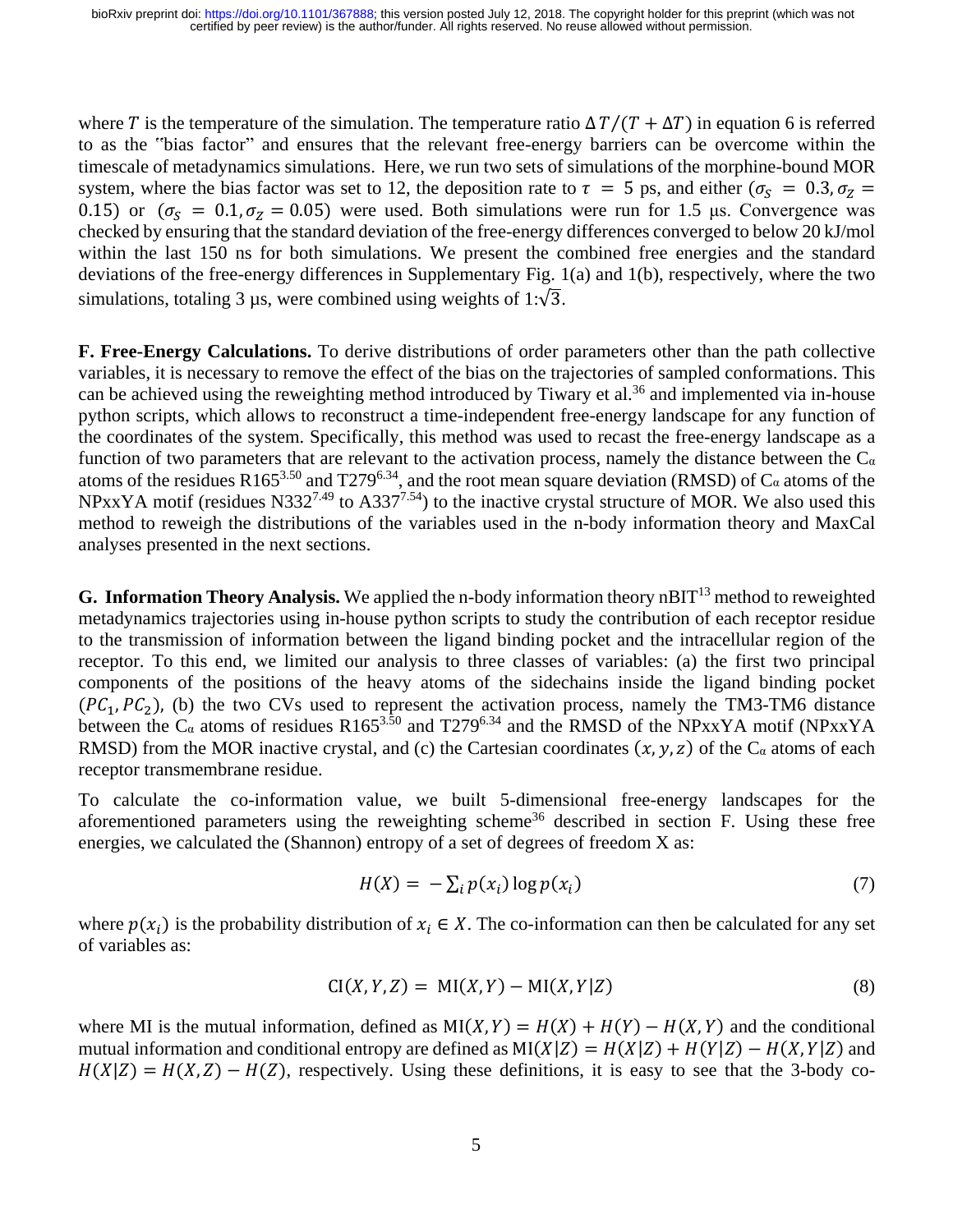information is fully symmetric under permutations of its three variables and that equation 8 can be recast as:

$$
CI(X, Y, Z) = MI(X, Z) + MI(Y, Z) - MI(X \cup Y, Z)
$$
\n(9)

A positive value of  $CI(X, Y, Z)$  suggests that the sum of the information on *Z* gained from knowledge of either X or Y (i.e. MI(X, Z) + MI(Y, Z)) is larger than the information on Z gained from knowing both of X and *Y* (i.e. MI( $X \cup Y, Z$ )); hence there is redundant information pertaining to *Z* in *X* and *Y*. This can be described as a common cause structure; the correlation between *X* and *Y* is partially explained by the value of *Z*. By the same logic, a negative co-information value suggests that knowledge of both *X* and *Y* provides additional information regarding *Z*. Co-information values calculated in this way are very sensitive to the way the histograms are built and it is therefore crucial to use the same bin sizes and histograms while building the multidimensional histograms for each residue, ensuring that the ranking of the co-information values for the residues is preserved.

**H. Maximum Caliber Kinetic Model.** By design, the MaxCal approach,<sup>14</sup> which is the maximum entropy principle applied to dynamic quantities, allows for the construction of the most probable kinetic model that is compatible with a given free-energy landscape and with constraints that depend on the temporal evolution of the system. For a given set of stationary probabilities  $\pi_i$ , we maximize, using in-house python scripts, the path entropy,  $S$ , with respect to the Markov model transition probabilities  $p_{ij}$ ,

$$
S = -\sum_{ij} \pi_i \, p_{ij} \log p_{ij} \tag{10}
$$

under constraints that fix the average value of dynamical quantities  $\langle R^{(q)} \rangle = \sum_{ij} \pi_i p_{ij} R^{(q)}_{ij}$  to specified values  $R_0^{(q)}$ . To study continuous stochastic processes, the mean jump rate  $\langle N \rangle$  is conveniently chosen as one of these dynamical constraints. With this choice of constraints, it has been shown<sup>14</sup> that the transition probabilities  $p_{ij}$  that result in maximum caliber are proportional to

$$
W_{ij} = e^{-a} \exp\left(-\sum_{q} b_{q} R_{ij}^{(q)}\right) \tag{11}
$$

where a and  $b_q$  are the Lagrange multipliers associated with  $\langle N \rangle$  and with all other dynamical constraints  $\langle R^{(q)} \rangle$ , respectively. For short lag-times  $\delta t$ , we can rewrite W defining a matrix  $\Delta$  and making explicit the dependence on the lag-time:

$$
W_{ij} = I + \mu \, \delta t \, \Delta_{ij} \tag{12}
$$

where I is the identity matrix, and we defined  $\mu \delta t = e^{-a}$ . Further imposing the condition of detailed balance, the transition rates  $\kappa_{ii}$  can be calculated as:

$$
\kappa_{ij} = \lim_{\delta t \to 0} \frac{p_{ij}}{\delta t} = \mu \sqrt{\frac{\pi_j}{\pi_i}} \Delta_{ij}
$$
\n(13)

and the final transition matrix is:

$$
p_{ij} = \left(e^{\delta t \kappa}\right)_{ij} \tag{14}
$$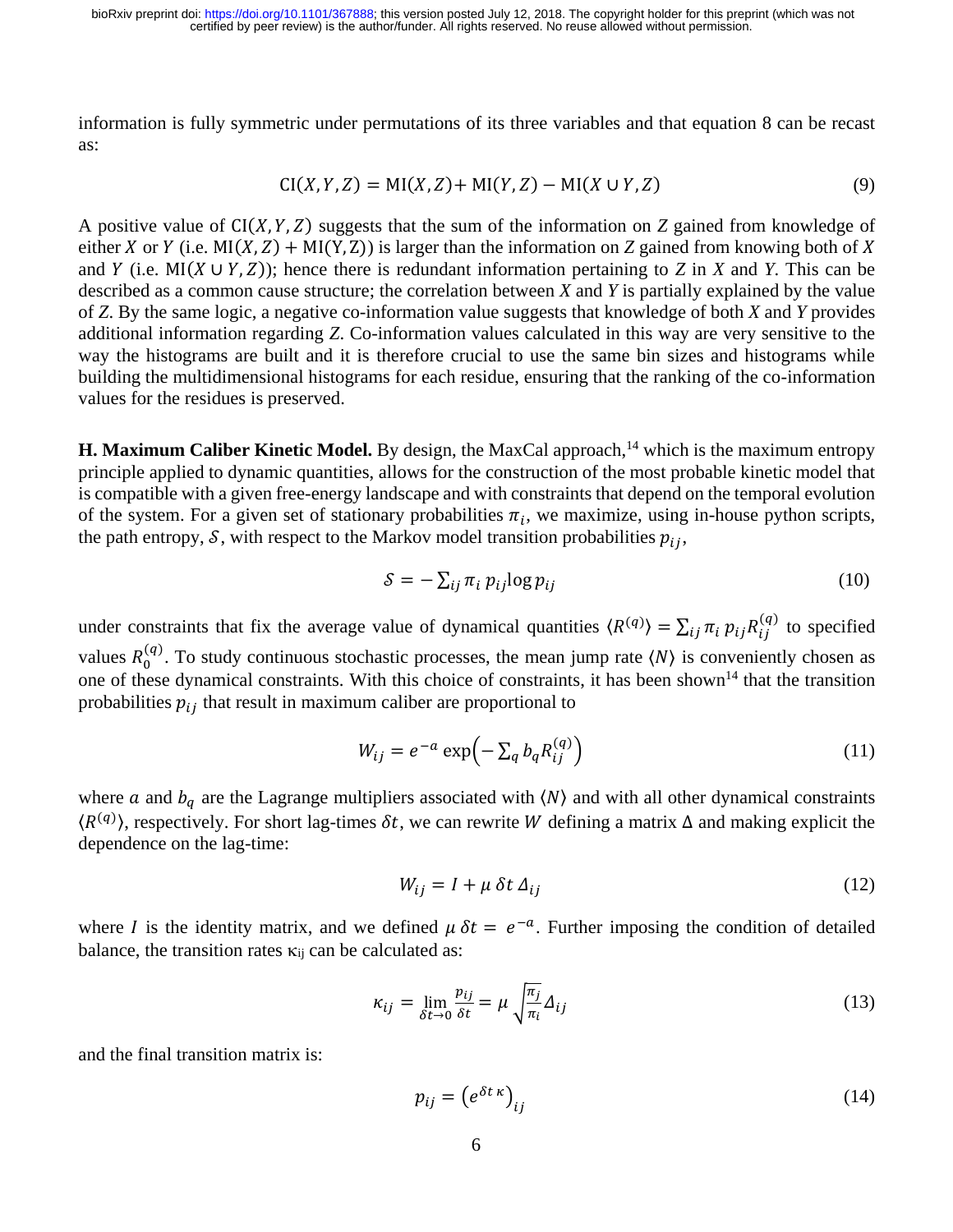Practically, the Lagrange multipliers a and  $b_q$  are derived so that  $\langle N \rangle$  and  $\langle R^{(q)} \rangle$  equal given values  $N_0$  and  $R_0^{(q)}$  estimated from simulations or experiments.

In order to design a self-contained strategy, we introduce here a way to estimate  $N_0$  and  $R_0^{(q)}$  directly from the MetaD simulations. We apply concepts introduced recently for the calculation of timelagged independent component analysis (tICA) correlation matrices<sup>37</sup>, and taking into consideration that the stochastic dynamics under a metadynamics bias can be rigorously described by an ordinary differential equation with established asymptotic behavior<sup>38</sup>. Thus, we calculate the unbiased value of the constraint averages

$$
R_0^{(q)} = \frac{1}{T} \sum_{t} \left\| r_t^{(q)} - r_{t+\delta t}^{(q)} \right\| \tag{15}
$$

where  $r_t^{(q)}$  is the value of the collective variable at time t, and T is the total length of the trajectory, by reweighting the biased MetaD trajectories  $as^{37}$ :

$$
R_{0,\text{MetaD}}^{(q)} = \frac{\sum_{t} e^{(V(t) - c(t))/k_B T} \left| r_t^{(q)} - r_{t + \delta t}^{(q)} \right|}{\sum_{t} e^{(V(t) - c(t))/k_B T}}
$$
(16)

Here, the correction function  $c(t)$ , which can be calculated from the bias, tends asymptotically to the irreversible work performed on the system. Since the bias accelerates the dynamics, the lag-time  $\delta t'$  must also be rescaled, as described in ref. <sup>37</sup>, so that

$$
\delta t = \Delta t \sum_{s=t}^{t+\delta t} e^{(V(s)-c(s))/kT} \tag{17}
$$

where  $\Delta t$  is the trajectory time step. For validation purpose, the constraints calculated from the MetaD simulations were compared to those obtained from previously published HTMD adaptive sampling simulations.<sup>11</sup> Specifically, using the MSMs built from the HTMD trajectories, we calculated the path ensemble averages of the distances traveled along each CV describing receptor activation (i.e., change in TM3-TM6 distance and NPxxYA RMSD from the MOR inactive crystal) per unit time, and compared these values to those obtained from MetaD by application of equation 16.

The kinetic model obtained from the transition matrix  $p_{ij}$  defined in equation 14 was then studied using standard tools for MSM analysis available in PyEMMA  $2.4^{39}$ , which yielded the mean first passage times (MFPT) reported herein.

#### **III. RECAPITULATING THERMODYNAMIC PROPERTIES OF GPCR ACTIVATION**

As mentioned in the Introduction, our recent study of the dynamics and kinetics of the morphine-induced MOR activation process using an HTMD adaptive sampling protocol revealed two metastable regions in the free-energy landscape, referred to as intermediate I and II, in addition to metastable regions comprising crystal-like inactive and active receptor conformations. We showed in that work that these regions contain highly populated conformational states of MOR with intermediate region II exhibiting a much higher free energy compared to the other metastable regions. We proceeded to compare these results with those obtained from the MetaD-based path sampling of the morphine-induced MOR activation process (see the Computational Details section), and confirmed the finding of four main metastable regions.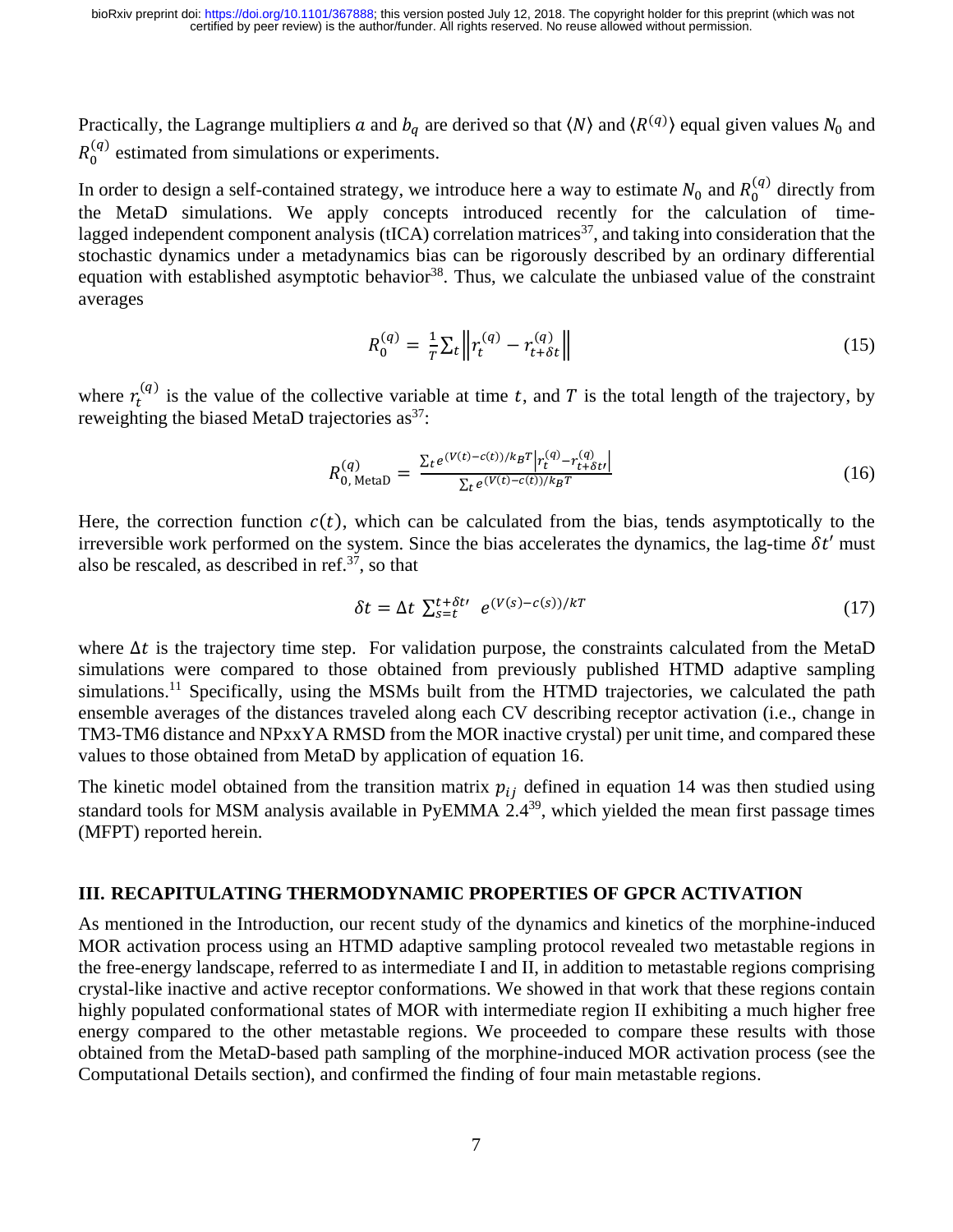The reweighted free-energy landscape obtained from the MetaD simulation of the morphine-induced activation of MOR is shown in Fig. 1(a) as a function of CVs describing major conformational changes occurring upon activation (i.e., TM3-TM6 distance and NPxxYA RMSD from the MOR inactive crystal). In this figure, overlaid gray dots correspond to the positions of the k-means centers of the free-energy landscape obtained from our previously published analysis of the HTMD adaptive sampling simulations of the morphine-induced MOR activation.<sup>11</sup> As evident from this figure, the 3  $\mu$ s MetaD simulations we carried out explore a free-energy landscape that is comparable to that obtained by  $\sim$ 240 μs HTMD adaptive sampling simulations, with the only exception of regions with very high free energies (i.e., intermediate region II). We further calculated the populations of each metastable region, i.e., the crystal-like inactive and active, intermediate I, and intermediate II regions of the free-energy landscape of the morphine-induced MOR activation, and found good agreement between the two approaches as shown in Fig. 1(b). Taken together, these results suggest that well-tempered MetaD using path CVs is capable of recapitulating the thermodynamic properties of complex processes, such as GPCR activation, as seen in more computationally intensive methods such as the HTMD adaptive sampling protocol.

### **IV.REPLICATING INFORMATION TRANSFER ACROSS THE RECEPTOR**

In addition to replicating free-energy landscapes, it is also important to verify that molecular dynamic details obtained from the MetaD-based strategy proposed herein can be used to capture how information is transferred from the ligand-binding pocket to the intracellular G protein-binding region of the receptor. To this end, we calculated (see the Computational Details section) the contribution of each receptor residue to the mutual information between the ligand binding pocket and the intracellular region of the receptor upon activation. This contribution is quantified by a three-body co-information value calculated using (a) the first two principal components of the positions of the heavy atoms of the sidechains inside the ligand binding pocket, (b) the two CVs used to represent the activation process, namely the TM3-TM6 distance and the NPxxYA RMSD from the MOR inactive crystal, and (c) the Cartesian coordinates of the  $C_{\alpha}$  atoms of each receptor transmembrane residue. Co-information values larger than 1 (in absolute value) are listed in Supplementary Table I.

The calculated co-information values from the MetaD and HTMD simulation trajectories are compared in Fig. 2(a). As mentioned in the Computational Details section, the more negative a co-information value is for a given residue, the more significant is that residue's contribution to the information transfer between the extra- and intra-cellular regions of the receptor. A visualization of the location of the most contributing residues to the information transfer in MOR as calculated from MetaD or HTMD simulations is provided in Fig. 2(b) and 2(c), respectively. As can be seen in these figures, the two simulation protocols yield similar co-information patterns, with the majority of highly contributing residues to the information transfer (Supplementary Table I and red color in Fig. 2(b) and 2(c)) either located in the lower halves of TM5, 6, and 7 and in H8, or in the extracellular regions of TM1, 6, and 7. These results suggest that the welltempered MetaD strategy reported herein replicates the dynamical information obtained by HTMD simulations, and can therefore be employed as an effective tool for studying allostery in GPCRs.

# **V. DERIVING KINETIC PROPERTIES OF GPCR ACTIVATION FROM METAD USING MAXCAL PRINCIPLE**

Deriving kinetic rates directly from standard MetaD simulations is not possible because transitions are accelerated by a bias potential in these simulations. The recently proposed infrequent metadynamics<sup>40, 41</sup>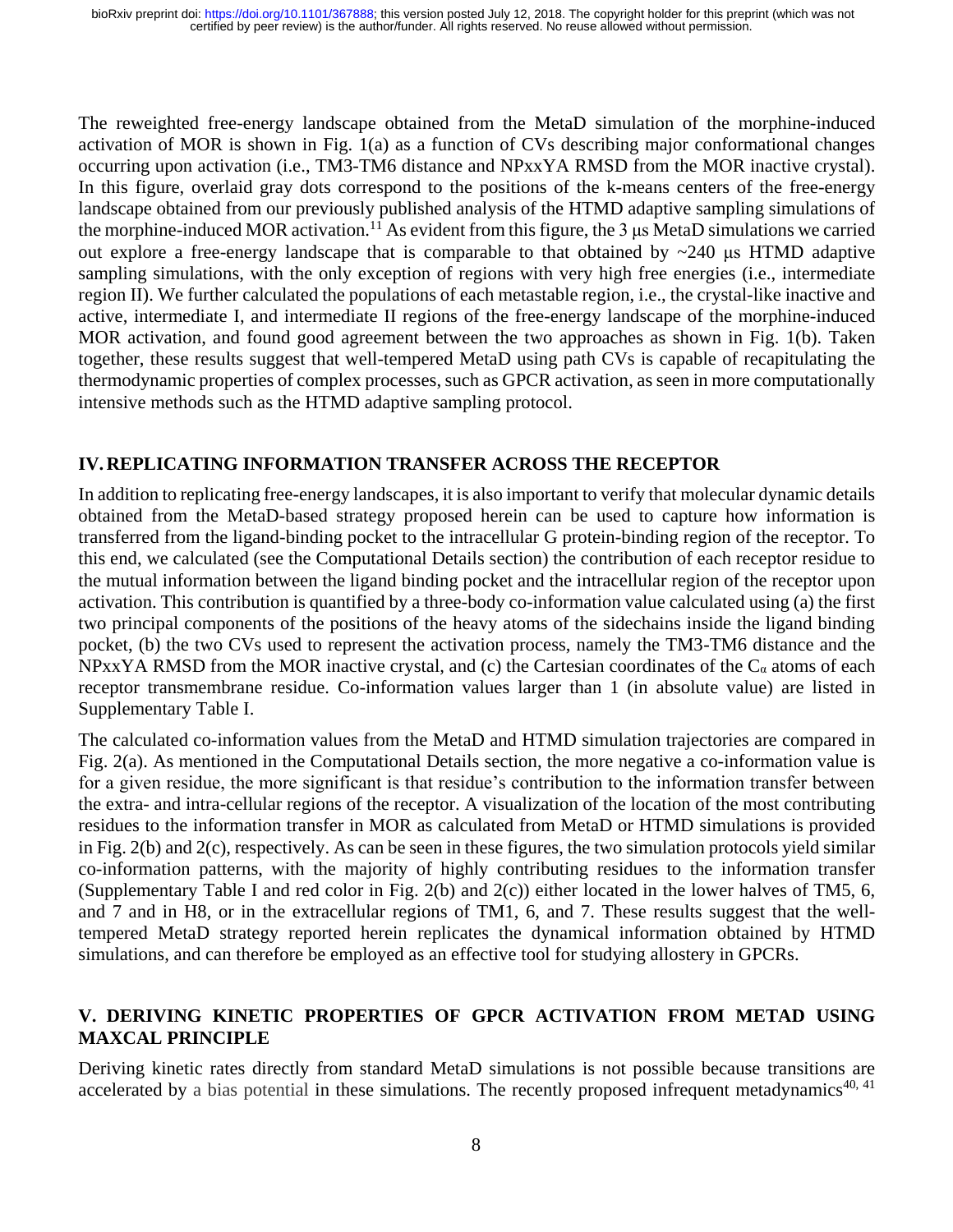strategy based on transition state theory<sup>40</sup> allows to extract unbiased kinetic information from biased trajectories, but it requires a reduced bias deposition rate, as well as multiple validation simulations. Another recently proposed strategy based on Girsanov reweighting of the transition matrix<sup>42</sup> is promising, but has yet to be validated for large biological systems. Here, we test the efficiency and accuracy of the MaxCal principle in extracting kinetic rates from MetaD. Specifically, the MaxCal principle, which is the maximum entropy principle applied to dynamic quantities, allows one to construct the most probable, minimally biased kinetic model that is compatible with a given stationary distribution of the system and with a number of constraints imposed on the system's kinetics that are derived here from MetaD.<sup>14, 16, 43</sup>

Although this approach has previously been tested on various small peptides,  $14, 43$  GPCRs are far more complex systems and an assessment that MaxCal could accurately capture the kinetics of GPCR activation was necessary prior to its application to MetaD-derived free energies. Thus, we first applied MaxCal to the free-energy landscape of morphine-induced MOR activation derived from the more computationally expensive HTMD adaptive sampling protocol<sup>11</sup>. To capture the system's dynamics as a function of two commonly used variables that describe the activation process, we constrained the path ensemble averages of (a) the difference in TM3-TM6 distance between pairs of microstates, and (b) the difference in NPxxYA RMSD from the MOR inactive crystal structure between pairs of microstates. To compare the kinetic model derived from MaxCal to that obtained from the direct MSM analysis of the HTMD trajectories, we calculated the path ensemble averages to be used as constraints from the MSM built from these trajectories (see Supplementary Table II), and then applied them during path entropy maximization. Despite using only two constraints, the MFPTs between the four metastable regions of the free-energy landscape of morphineinduced MOR activation derived from the HTMD- and the MaxCal-derived MSMs (Supplementary Fig. 2(a) and 2(b), respectively) are in excellent agreement as shown by their correlation in Supplementary Fig. 2(c). This observation suggests that MaxCal is capable of replicating the kinetics of GPCR activation estimated from MSM analysis of the HTMD simulations.

To assess the effectiveness of MaxCal in obtaining from MetaD MOR activation kinetics comparable to that obtained from the HTMD adaptive sampling protocol,<sup>11</sup> we recalculated the values of the aforementioned path ensemble averages from the MetaD simulations. These values are in good agreement with those obtained from the HTMD MSMs (see Table II in the SI). These MetaD-derived averages were then used, together with the MetaD-derived free energies, to constrain the path entropy during its maximization. The MFPTs between the most populated metastable states obtained from the HTMD-derived MSMs and those obtained by MaxCal from the MetaD runs, are shown in Fig. 3(a) and 3(b), respectively. As shown in this figure, the MFPTs from MetaD simulations are, on average, within a factor of 2 of the corresponding HTMD adaptive sampling results. In contrast, the MaxCal approach failed to replicate the kinetic behavior of the system's intermediate region II, which contains very high free-energy areas at NPxxYA RMSDs larger than 4 Å.

Given the difficulty associated with extracting kinetic rates from standard MetaD simulations, it is gratifying that the MaxCal approach provides a means for successfully estimating kinetic rates for metastable regions that are most relevant to GPCR activation. We propose that additional constraints derived experimentally may further increase the accuracy of kinetic properties obtained by this integrated MetaD-MaxCal strategy.

# **VI.SUMMARY AND CONCLUSIONS**

Our results confirm that well-tempered MetaD with path collective variables is a fast and reliable method for studying the thermodynamic properties of GPCR activation. Furthermore, the propagation of information across the receptor calculated from MetaD simulations is comparable to that derived from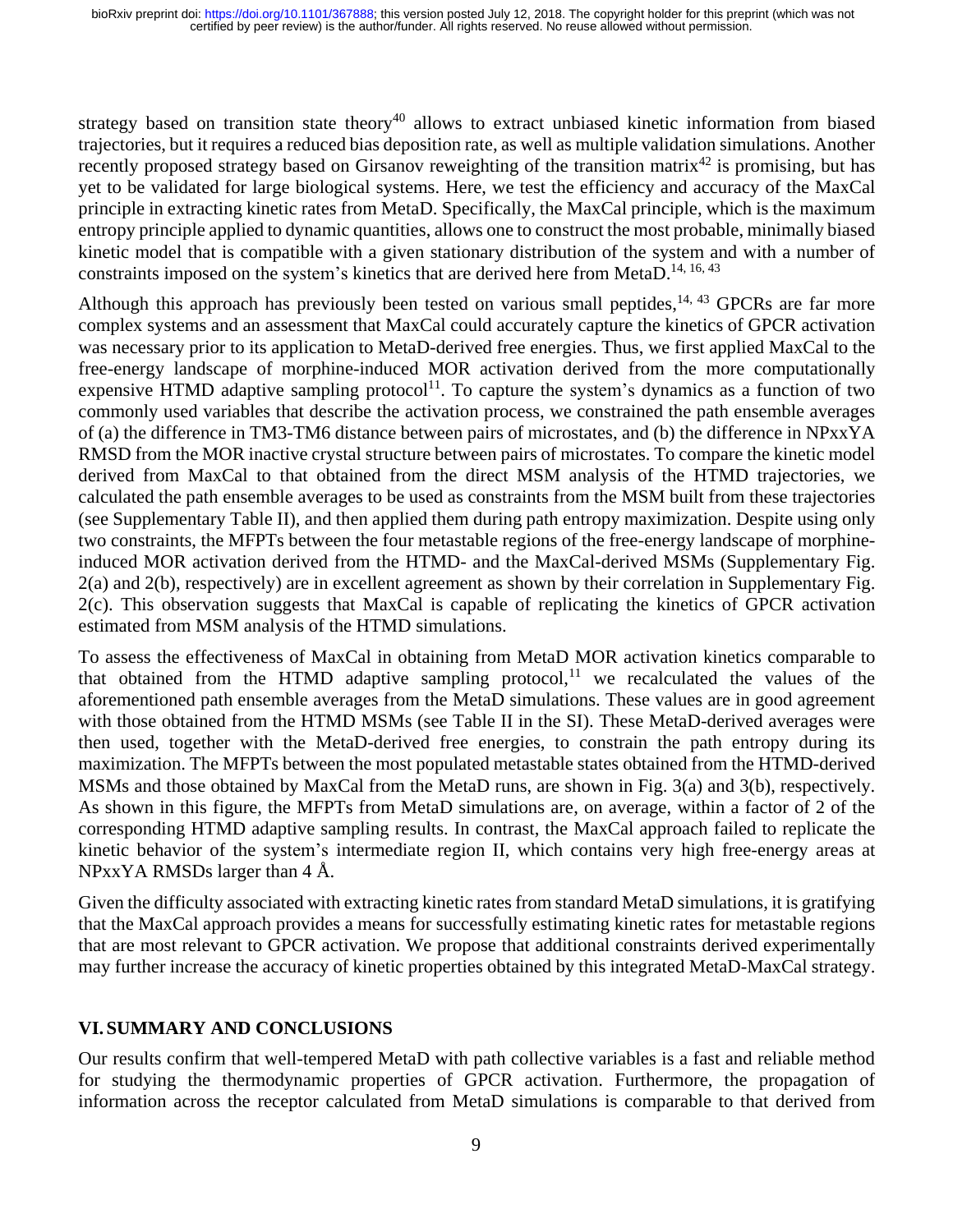adaptive sampling protocols, suggesting that this simulation method also offers a more efficient strategy for studying allostery in GPCRs. Finally, we show that kinetic properties of complex systems can be derived from MetaD simulations using the MaxCal principle, and these results are comparable to those obtained from more computationally expensive adaptive sampling protocols.

In conclusion, MetaD can be employed as an efficient method for studying ligand-induced activation mechanisms in GPCRs by reducing the necessary computation time by  $\sim$ 2 orders of magnitude, and its combination with MaxCal allows to derive kinetic properties that are in agreement with those obtained by computationally more expensive methods.

### **ACKNOWLEDGMENTS**

This work was supported by National Institutes of Health grants DA026434 and DA034049. Computations were run on resources available through the Scientific Computing Facility at Mount Sinai and the Extreme Science and Engineering Discovery Environment under MCB080077, which is supported by National Science Foundation grant number ACI-1053575.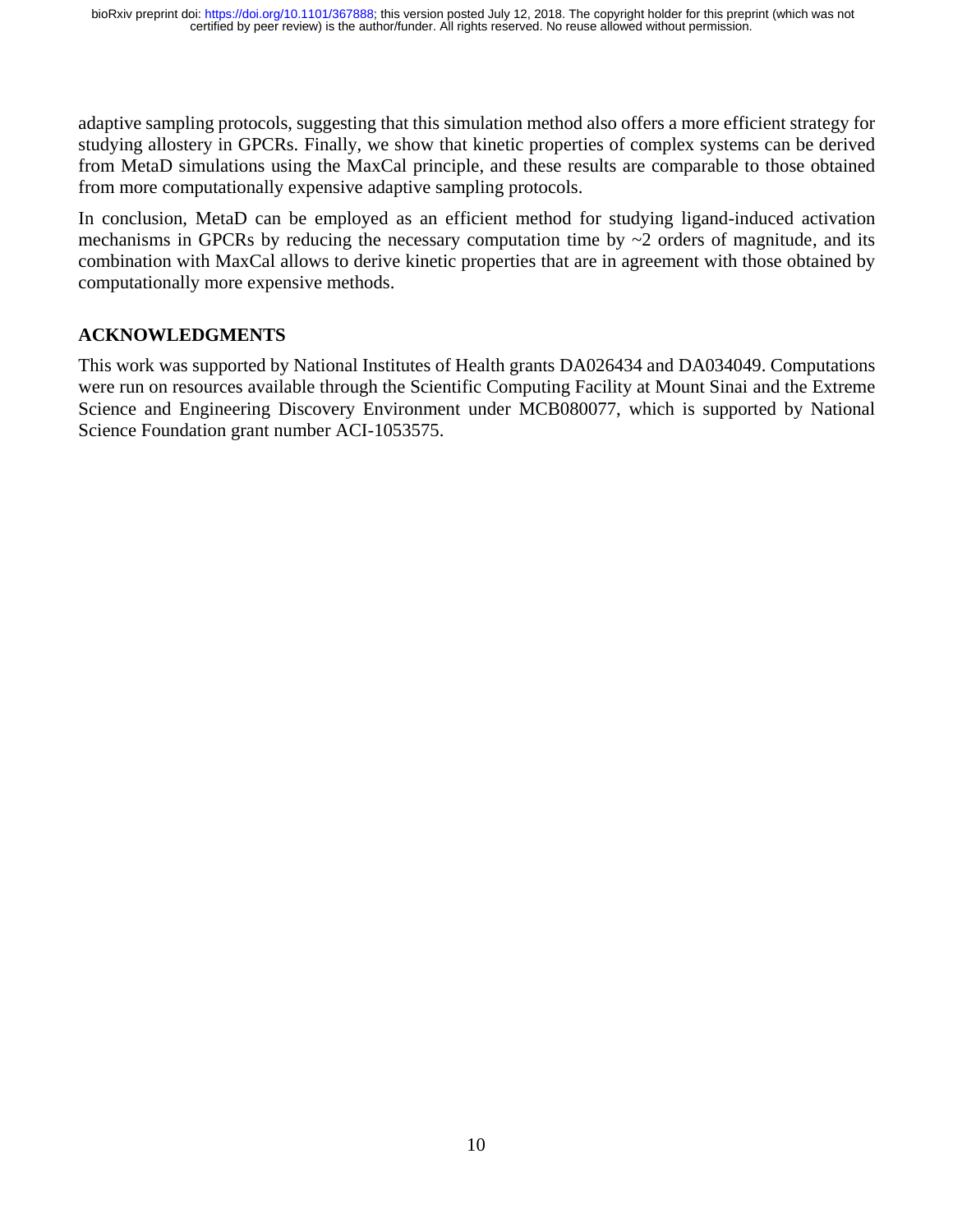#### **REFERENCES**

- 1. D. M. Rosenbaum, S. G. Rasmussen and B. K. Kobilka, Nature **459** (7245), 356 (2009).
- 2. R. Fredriksson, M. C. Lagerström, L.-G. Lundin and H. B. Schiöth, Molecular pharmacology **63** (6), 1256-1272 (2003).
- 3. A. S. Hauser, S. Chavali, I. Masuho, L. J. Jahn, K. A. Martemyanov, D. E. Gloriam and M. M. Babu, Cell **172** (1-2), 41-54. e19 (2018).
- 4. R. Sounier, C. Mas, J. Steyaert, T. Laeremans, A. Manglik, W. Huang, B. K. Kobilka, H. Déméné and S. Granier, Nature **524** (7565), 375-378 (2015).
- 5. A. Barducci, G. Bussi and M. Parrinello, Physical review letters **100** (2), 020603 (2008).
- 6. D. Branduardi, F. L. Gervasio and M. Parrinello, J Chem Phys **126** (5), 054103 (2007).
- 7. D. Provasi and M. Filizola, Biophys J **98** (10), 2347-2355 (2010).
- 8. D. Provasi, M. C. Artacho, A. Negri, J. C. Mobarec and M. Filizola, PLoS Comput Biol **7** (10), e1002193 (2011).
- 9. S. Doerr, M. J. Harvey, F. Noé and G. De Fabritiis, J Chem Theory Comput **12** (4), 1845-1852 (2016).
- 10. M. J. Harvey, G. Giupponi and G. D. Fabritiis, J Chem Theory Comput **5** (6), 1632-1639 (2009).
- 11. A. Kapoor, G. Martinez-Rosell, D. Provasi, G. de Fabritiis and M. Filizola, Scientific Reports **7** (1), 11255 (2017).
- 12. W. McGill, Transactions of the IRE Professional Group on Information Theory **4** (4), 93-111 (1954).
- 13. M. V. LeVine and H. Weinstein, PLoS Comput Biol **10** (5), e1003603 (2014).
- 14. P. D. Dixit, A. Jain, G. Stock and K. A. Dill, Journal of Chemical Theory and Computation **11** (11), 5464-5472 (2015).
- 15. H. Ge, S. Pressé, K. Ghosh and K. A. Dill, The Journal of chemical physics **136** (6), 064108 (2012).
- 16. S. Pressé, K. Ghosh, J. Lee and K. A. Dill, Reviews of Modern Physics **85** (3), 1115 (2013).
- 17. A. Manglik, A. C. Kruse, T. S. Kobilka, F. S. Thian, J. M. Mathiesen, R. K. Sunahara, L. Pardo, W. I. Weis, B. K. Kobilka and S. Granier, Nature **485** (7398), 321-326 (2012).
- 18. W. Huang, A. Manglik, A. J. Venkatakrishnan, T. Laeremans, E. N. Feinberg, A. L. Sanborn, H. E. Kato, K. E. Livingston, T. S. Thorsen, R. C. Kling, S. Granier, P. Gmeiner, S. M. Husbands, J. R. Traynor, W. I. Weis, J. Steyaert, R. O. Dror and B. K. Kobilka, Nature **524** (7565), 315-321 (2015).
- 19. S. Jo, T. Kim, V. G. Iyer and W. Im, Journal of computational chemistry **29** (11), 1859-1865 (2008).
- 20. C. Kandt, W. L. Ash and D. P. Tieleman, Methods **41** (4), 475-488 (2007).
- 21. R. B. Best, X. Zhu, J. Shim, P. E. Lopes, J. Mittal, M. Feig and A. D. Mackerell, Jr., J Chem Theory Comput **8** (9), 3257-3273 (2012).
- 22. J. B. Klauda, R. M. Venable, J. A. Freites, J. W. O'Connor, D. J. Tobias, C. Mondragon-Ramirez, I. Vorobyov, A. D. MacKerell, Jr. and R. W. Pastor, J Phys Chem B **114** (23), 7830-7843 (2010).
- 23. M. J. Abraham, T. Murtola, R. Schulz, S. Páll, J. C. Smith, B. Hess and E. Lindahl, SoftwareX **1–2**, 19- 25 (2015).
- 24. K. Vanommeslaeghe, E. Hatcher, C. Acharya, S. Kundu, S. Zhong, J. Shim, E. Darian, O. Guvench, P. Lopes, I. Vorobyov and A. D. Mackerell, Jr., J Comput Chem **31** (4), 671-690 (2010).
- 25. S. Schneider, D. Provasi and M. Filizola, Biochemistry **55** (46), 6456-6466 (2016).
- 26. H. J. Berendsen, J. v. Postma, W. F. van Gunsteren, A. DiNola and J. Haak, The Journal of chemical physics **81** (8), 3684-3690 (1984).
- 27. G. Bussi, D. Donadio and M. Parrinello, J Chem Phys **126** (1), 014101 (2007).
- 28. W. F. Van Gunsteren and H. Berendsen, Molecular Simulation **1** (3), 173-185 (1988).
- 29. B. Hess, H. Bekker, H. J. Berendsen and J. G. Fraaije, Journal of computational chemistry **18** (12), 1463-1472 (1997).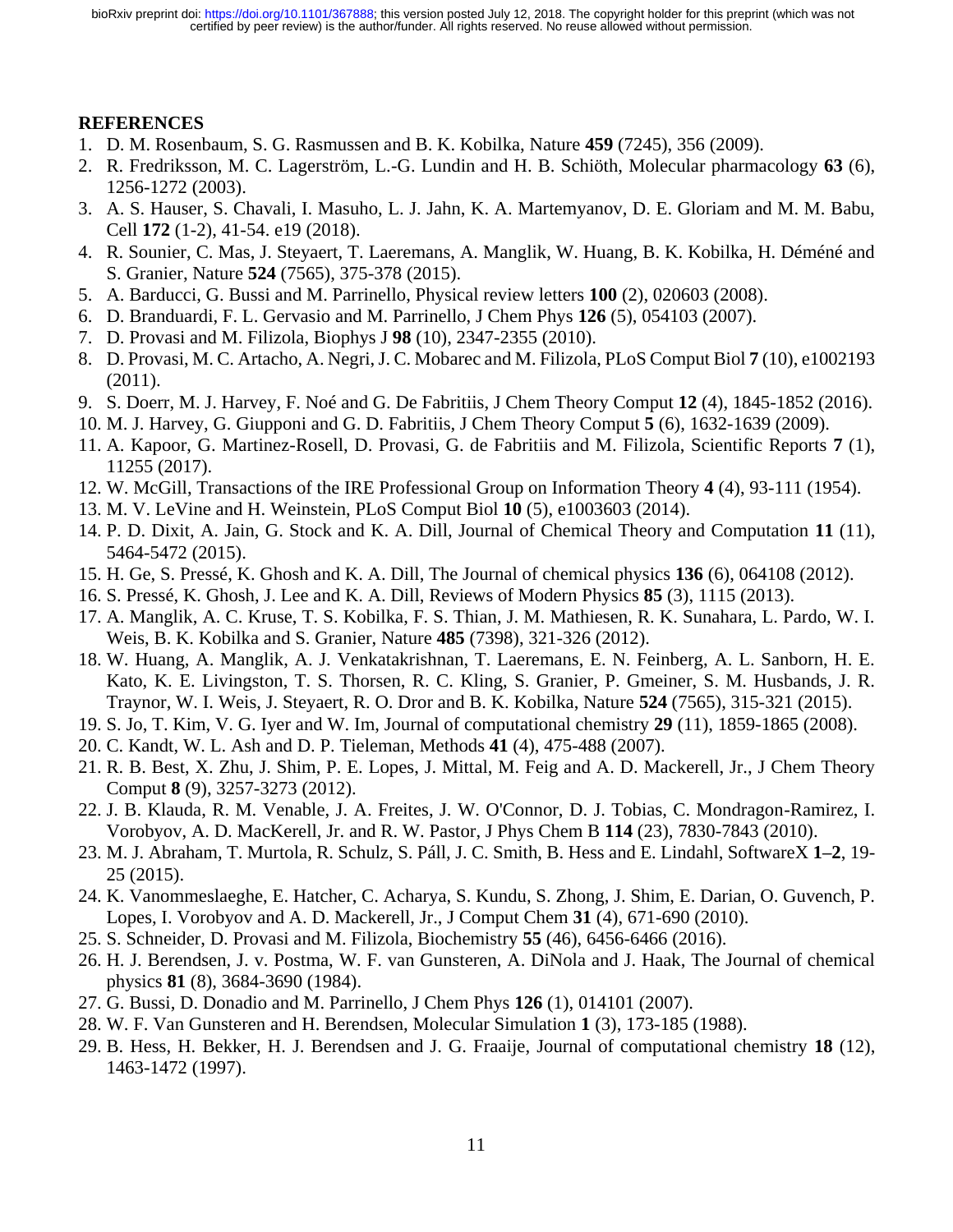- 30. U. Essmann, L. Perera, M. L. Berkowitz, T. Darden, H. Lee and L. G. Pedersen, The Journal of chemical physics **103** (19), 8577-8593 (1995).
- 31. S. Páll and B. Hess, Computer Physics Communications **184** (12), 2641-2650 (2013).
- 32. C. L. Wennberg, T. Murtola, B. Hess and E. Lindahl, Journal of chemical theory and computation **9** (8), 3527-3537 (2013).
- 33. C. L. Wennberg, T. Murtola, S. r. Páll, M. J. Abraham, B. Hess and E. Lindahl, Journal of chemical theory and computation **11** (12), 5737-5746 (2015).
- 34. M. Marchi and P. Ballone, The Journal of chemical physics **110** (8), 3697-3702 (1999).
- 35. G. A. Tribello, M. Bonomi, D. Branduardi, C. Camilloni and G. Bussi, Computer Physics Communications **185** (2), 604-613 (2014).
- 36. P. Tiwary and M. Parrinello, The Journal of Physical Chemistry B **119** (3), 736-742 (2015).
- 37. J. McCarty and M. Parrinello, J Chem Phys **147** (20), 204109 (2017).
- 38. J. F. Dama, M. Parrinello and G. A. Voth, Phys Rev Lett **112** (24), 240602 (2014).
- 39. M. K. Scherer, B. Trendelkamp-Schroer, F. Paul, G. Pérez-Hernández, M. Hoffmann, N. Plattner, C. Wehmeyer, J. H. Prinz and F. Noé, J Chem Theory Comput **11** (11), 5525-5542 (2015).
- 40. P. Tiwary and M. Parrinello, Phys Rev Lett **111** (23), 230602 (2013).
- 41. M. Salvalaglio, P. Tiwary and M. Parrinello, J Chem Theory Comput **10** (4), 1420-1425 (2014).
- 42. L. Donati, C. Hartmann and B. G. Keller, J Chem Phys **146** (24), 244112 (2017).
- 43. P. D. Dixit and K. A. Dill, Journal of chemical theory and computation **10** (8), 3002-3005 (2014).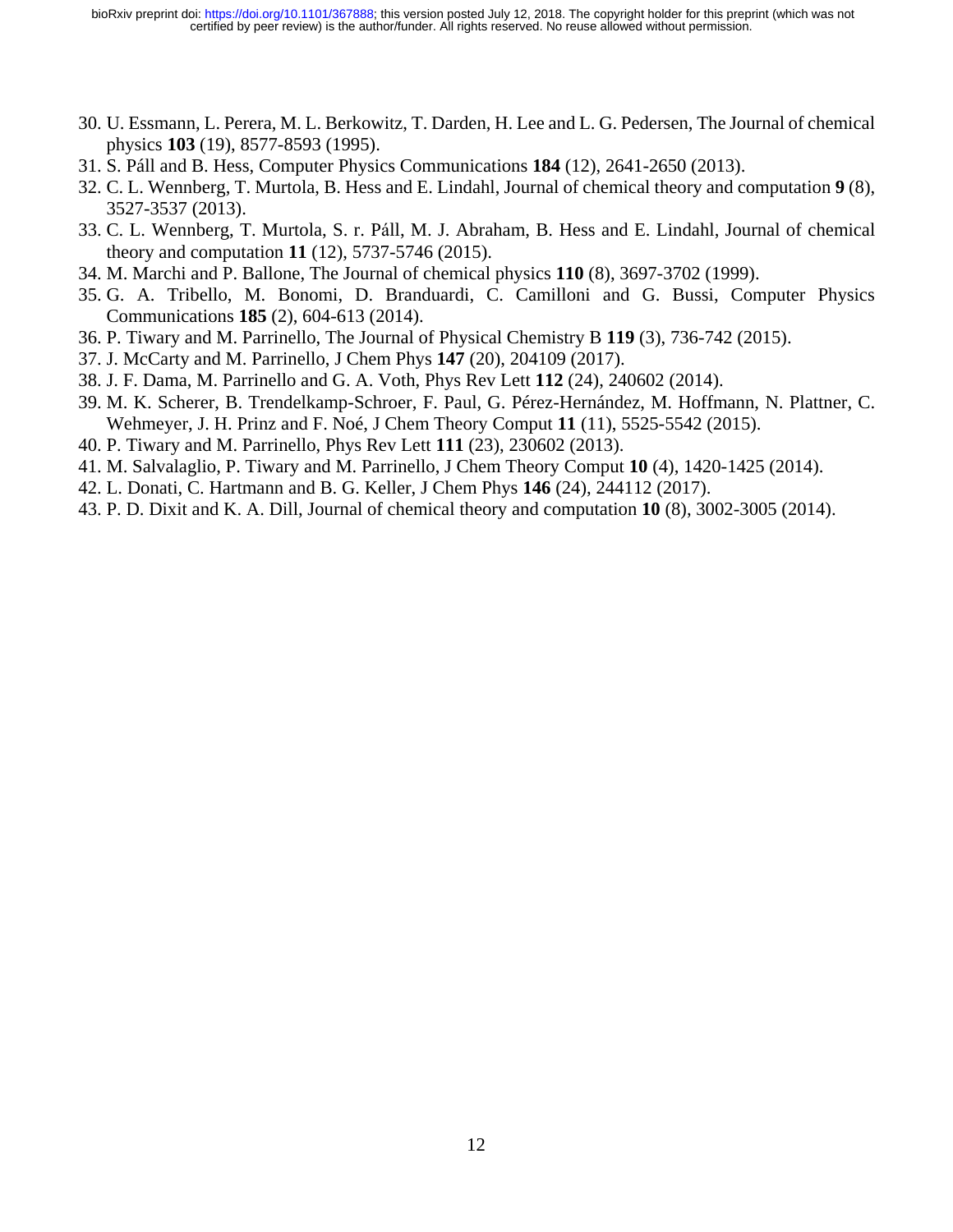#### **FIGURE LEGENDS**

**Figure 1. Comparison between thermodynamic properties from MetaD and the HTMD adaptive sampling protocol.** (a) Free-energy landscape of the MetaD simulations of the morphine-bound MOR as a function of CVs describing major conformational changes upon receptor activation (i.e., TM3-TM6 distance and NPxxYA RMSD from the MOR inactive crystal). Overlaid gray dots refer to the positions of the k-means centers of the free-energy landscape obtained from our previously published HTMD simulations of the morphine-induced MOR activation. (b) Correlation between the populations of each identified metastable region, i.e., the crystal-like active and inactive, intermediate I, and intermediate II regions, of the free-energy landscape of the morphine-induced MOR activation derived from MetaD or HTMD simulations.

**Figure 2. Comparison between co-information values derived from MetaD and HTMD simulations.** (a) Normalized co-information values from MetaD and HTMD simulations plotted for each MOR transmembrane residue. (b, c) Normalized co-information values depicted on the inactive crystal structure of MOR using a color scheme ranging from white to yellow to red, where red represents the highest contributing residues to the information transfer between the ligand binding pocket and the intracellular region of MOR, as derived from MetaD and HTMD simulations, respectively. Co-information values for the loop regions were not calculated.

**Figure 3. Comparison between kinetic properties of MOR activation derived from MetaD and HTMD simulations.** The Mean first passage times (MFPTs) obtained for the most populated regions of the freeenergy landscapes of morphine-induced MOR activation from (a) the MSMs built using the HTMD adaptive sampling runs and (b) the MaxCal MSMs built using the MetaD runs.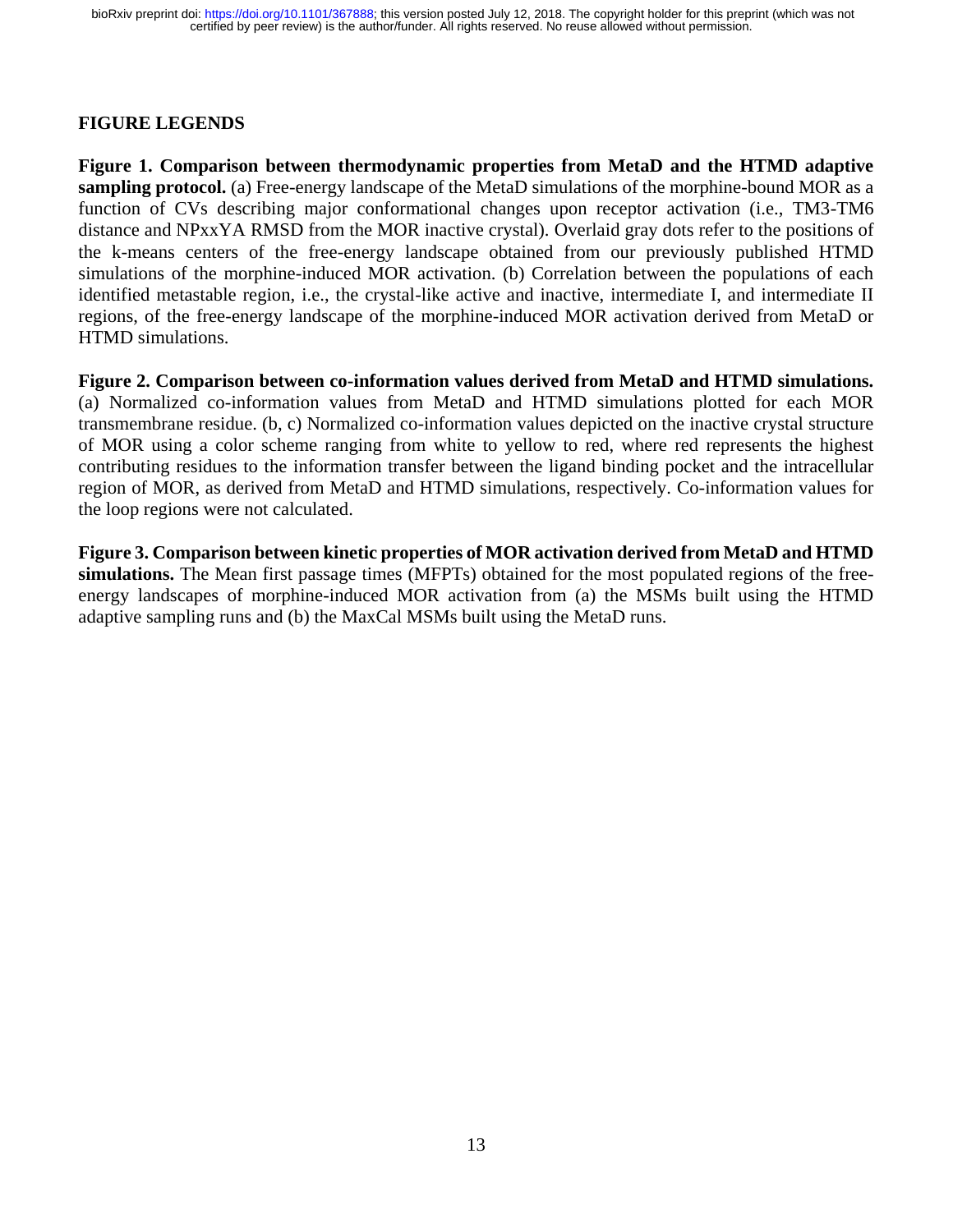certified by peer review) is the author/funder. All rights reserved. No reuse allowed without permission. bioRxiv preprint doi: [https://doi.org/10.1101/367888;](https://doi.org/10.1101/367888) this version posted July 12, 2018. The copyright holder for this preprint (which was not



**Figure 1**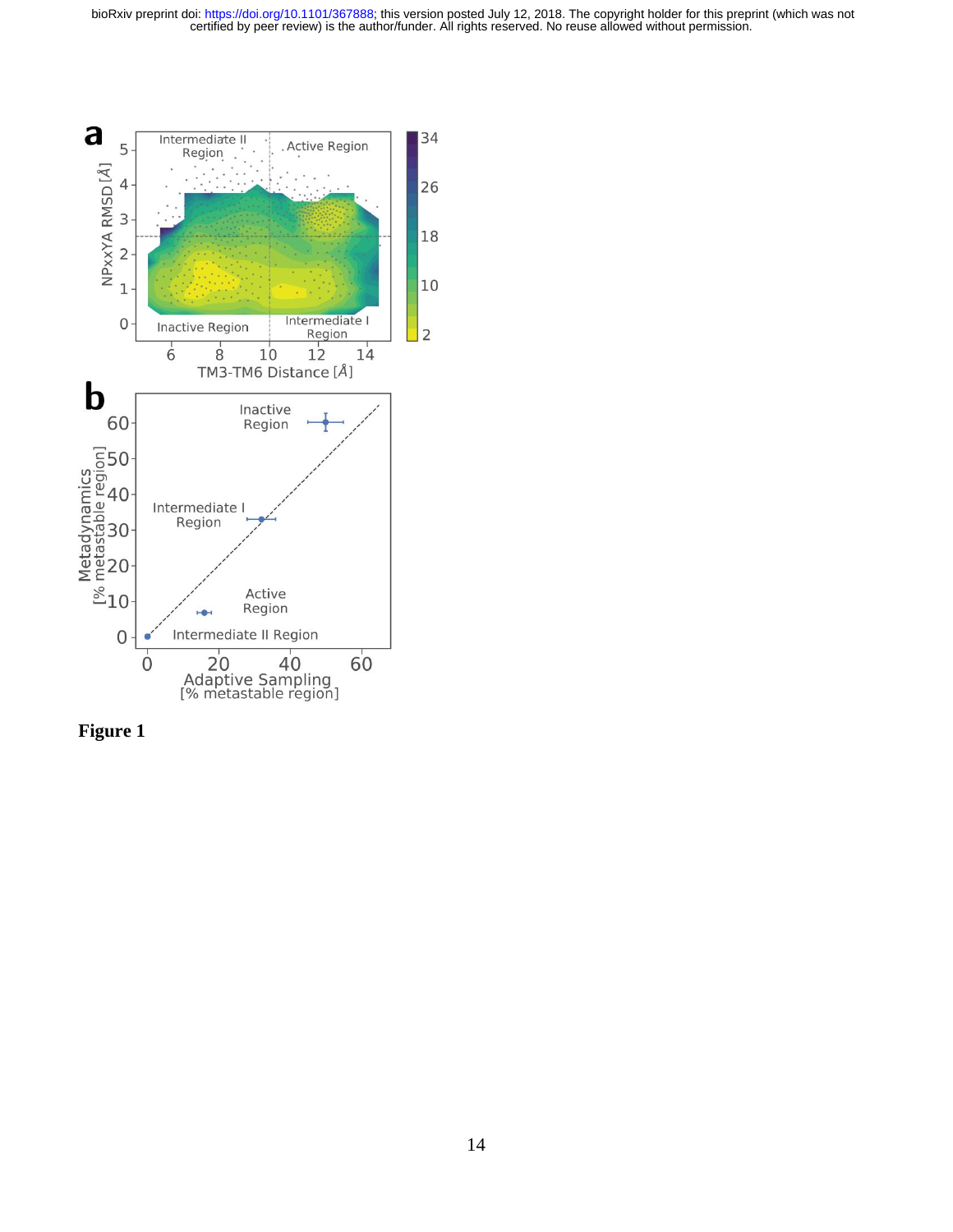certified by peer review) is the author/funder. All rights reserved. No reuse allowed without permission. bioRxiv preprint doi: [https://doi.org/10.1101/367888;](https://doi.org/10.1101/367888) this version posted July 12, 2018. The copyright holder for this preprint (which was not



**Figure 2**